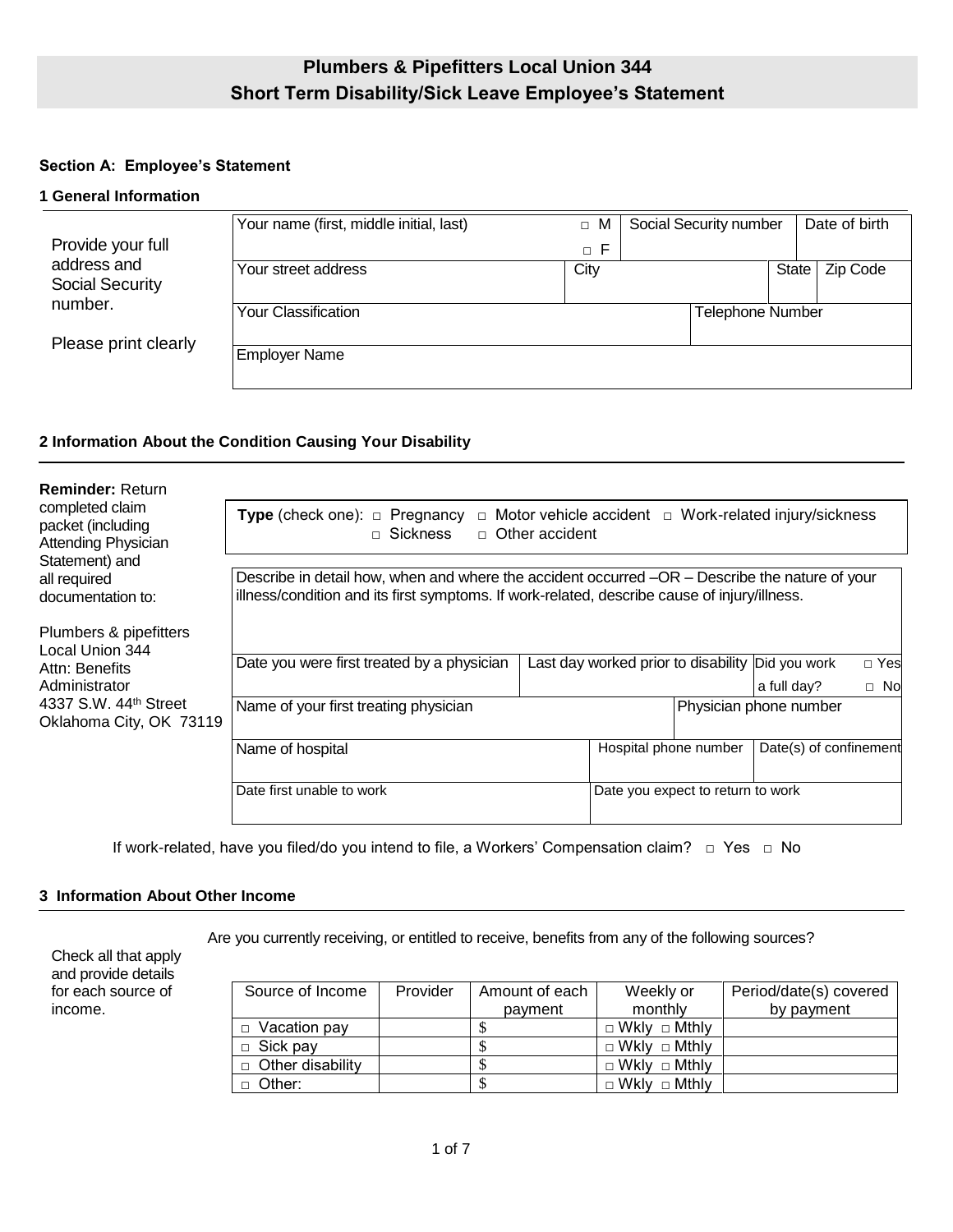## **4 Signature**

| <b>Reminder: Please</b><br>be sure to sign and<br>return any | I certify that the above statements are true and complete. I have read and understand the Fraud<br>Warning included in this packet. |             |  |  |
|--------------------------------------------------------------|-------------------------------------------------------------------------------------------------------------------------------------|-------------|--|--|
| Authorization<br>statements included                         | Employee's signature                                                                                                                | Date signed |  |  |
| in this packet.                                              | $\lambda$                                                                                                                           |             |  |  |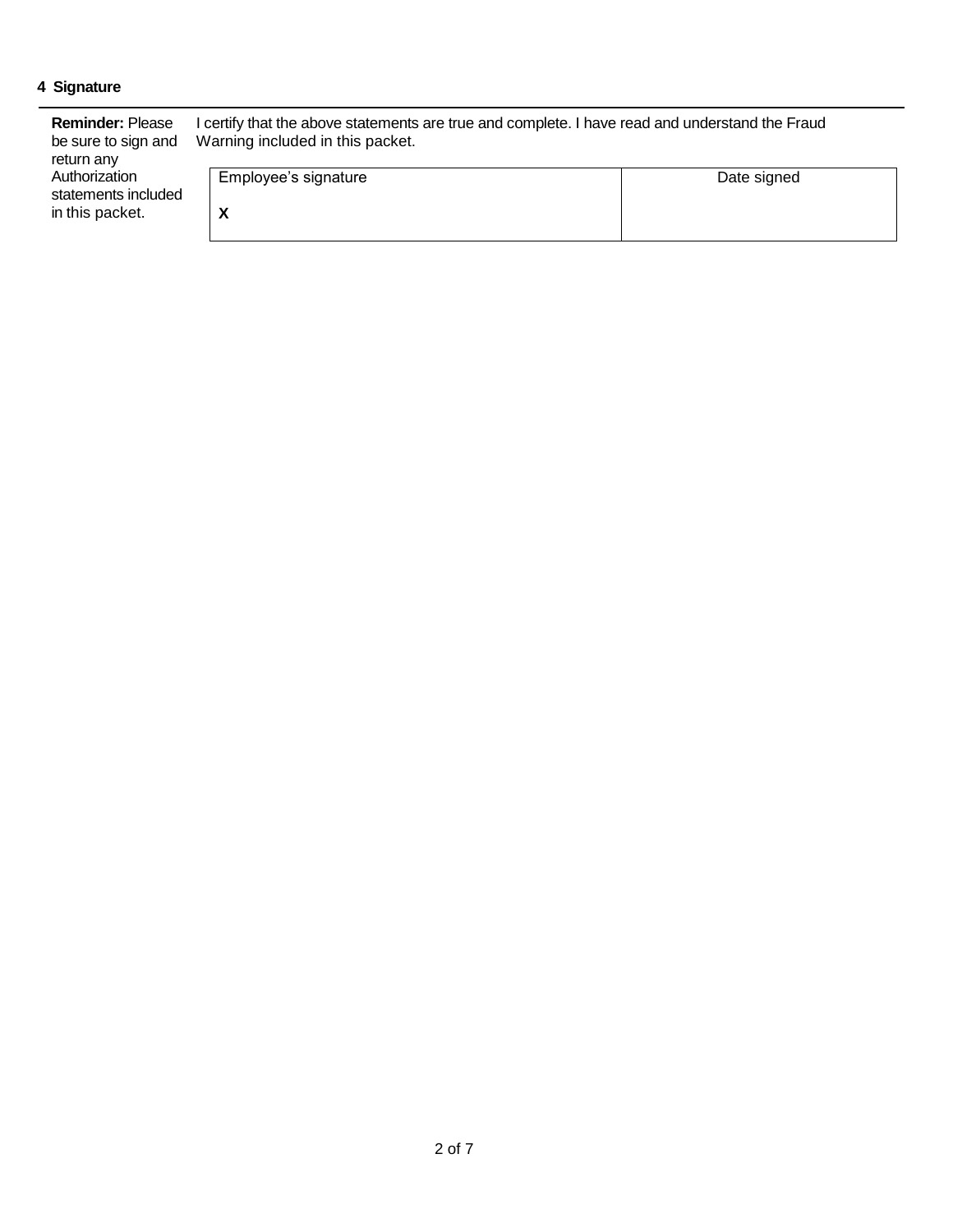## **Section B: Attending Physician's Statement**

## **1 Information About the Patient**

| Please print Clearly                   | The patient is responsible for any costs associated with the completion of this form. |          |                                                |                    |
|----------------------------------------|---------------------------------------------------------------------------------------|----------|------------------------------------------------|--------------------|
| Provide your full                      | Your name (first, middle initial, last)                                               | $\Box$ M | Social Security number   Date of birth (m/d/y) |                    |
| address and Social<br>Security number. | Name of Employer:<br>Plumbers & Pipefitters Local Union 344                           |          | Employee E-mail                                | Employee phone no. |

## **2 Diagnosis and History**

| Provide general<br>information about<br>diagnosis and history<br>in this section. Then,<br>please elaborate in<br>section(s) $3 - 6$ as<br>appropriate. | Diagnosis including any complications and ICD-9 Codes(s)                                                           |                            |  |  |
|---------------------------------------------------------------------------------------------------------------------------------------------------------|--------------------------------------------------------------------------------------------------------------------|----------------------------|--|--|
|                                                                                                                                                         | Objective findings (i.e. x-rays, EKGs, MRIs, laboratory data and any other clinical findings)                      |                            |  |  |
|                                                                                                                                                         | <b>Subjective Symptoms</b>                                                                                         |                            |  |  |
|                                                                                                                                                         | Date symptoms first appeared or date of accident                                                                   | Date Disability Commenced  |  |  |
|                                                                                                                                                         | Has patient ever had same or similar condition? $\Box$ Yes                                                         | $\Box$ No<br>If Yes, when: |  |  |
|                                                                                                                                                         | Is condition due to injury/sickness arising out of patient's employment? $\Box$ Yes<br>$\Box$ No $\Box$<br>Unknown |                            |  |  |
|                                                                                                                                                         | Names and telephone numbers of Other Treating Physicians (if applicable)                                           |                            |  |  |
|                                                                                                                                                         | If pregnancy, please provide the following information:                                                            |                            |  |  |
|                                                                                                                                                         | • Expected delivery date: ______________. Actual delivery date: ________________                                   | • C-Section? Yes<br>No.    |  |  |
|                                                                                                                                                         | Describe any complications that would extend this disability longer than a normal pregnancy                        |                            |  |  |

## **3 Treatment**

| Include in description<br>any surgery,         | Date of first visit              | Date of last visit                                    | Date of last examination |
|------------------------------------------------|----------------------------------|-------------------------------------------------------|--------------------------|
| therapeutic modalities,<br>psychological       | Frequency of treatment  [ Weekly | $\Box$ Monthly $\Box$ Other (please specify: ________ |                          |
| intervention<br>and medications<br>prescribed. | Description of treatment         |                                                       |                          |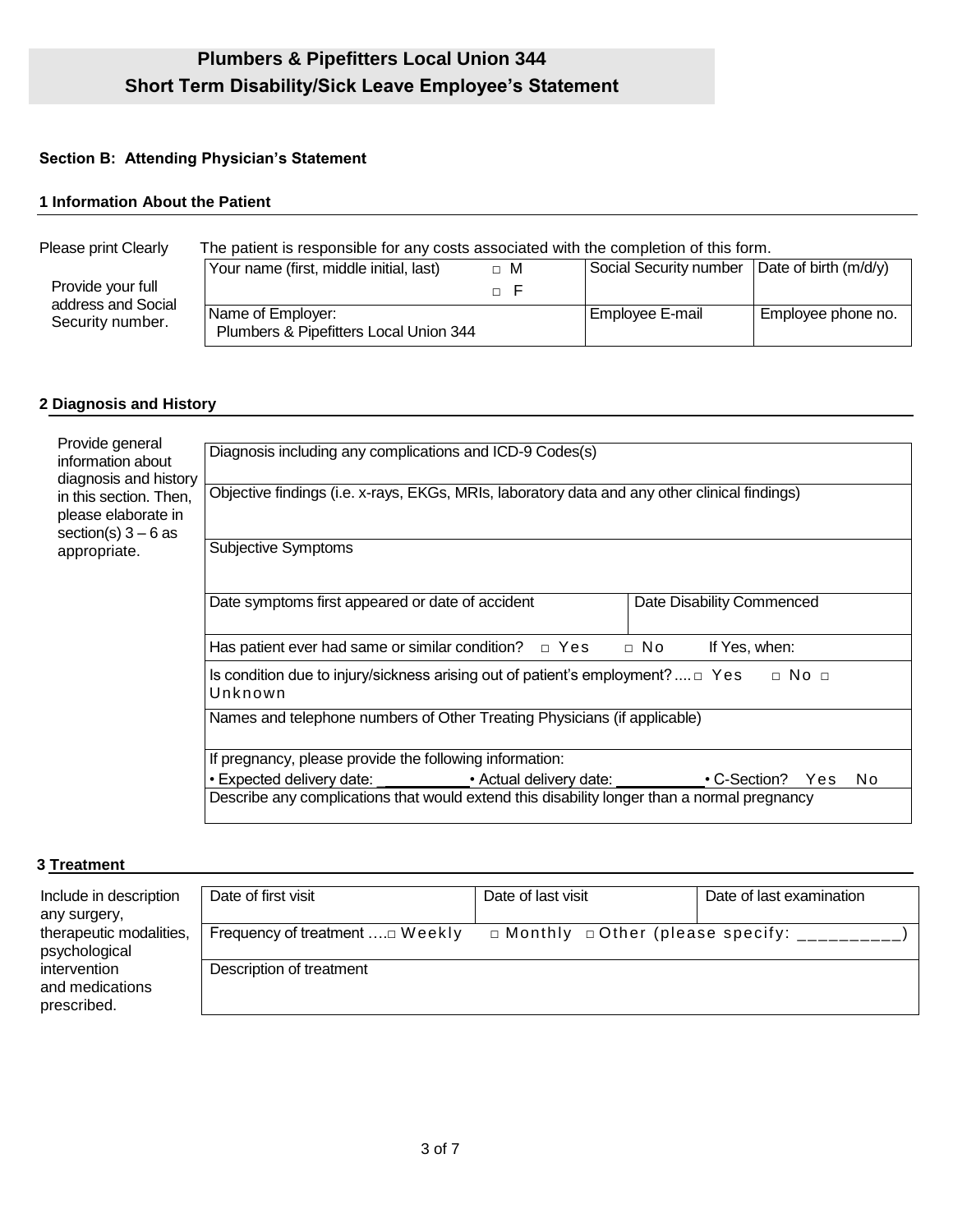#### **4 Progress**

Has patient:…..: □ Recovered □ Unchanged □ Improved □ Retrogressed Is patient:…….. □ Ambulatory □ Bed confined □ House confined □ Hospital confined

| If unchanged or retrogressed, please explain:  |           |       |     |
|------------------------------------------------|-----------|-------|-----|
| Has patient been hospital confined? $\Box$ Yes | $\Box$ No | From: | To: |
| If yes, provide name and address of hospital   |           |       |     |

## **5 Restrictions and Limitations**

| Restrictions and<br>Limitations should be<br>associated with                | Restrictions (what the patient should not do) |
|-----------------------------------------------------------------------------|-----------------------------------------------|
| the Objective and<br>Subjective<br>findings/symptoms<br>noted in Section 2. | Limitations (what the patient cannot do)      |

| Indicate class of<br>physical impairment.                     | <b>Physical Impairment</b><br>$\Box$ Class 1 – No limitation of functional capacity; capable of heavy work* No restrictions (0-10%)<br>$\Box$ Class 2 – Medium manual activity* (15-30%)<br>$\Box$ Class 3 – Slight limitation; capable of light work* (35-55%)<br>$\Box$ Class 4 – Moderate limitation; capable of clerical/administrative (sedentary)* activity (60-70%)<br>$\Box$ Class 5 – Severe limitation; incapable of minimum (sedentary*) activity (75-100%) |
|---------------------------------------------------------------|------------------------------------------------------------------------------------------------------------------------------------------------------------------------------------------------------------------------------------------------------------------------------------------------------------------------------------------------------------------------------------------------------------------------------------------------------------------------|
| *as defined in federal<br>dictionary of<br>occupation titles. |                                                                                                                                                                                                                                                                                                                                                                                                                                                                        |
|                                                               | *If the Participant can not perform Class 1 work duties, he/she qualifies for Short Term Disability.                                                                                                                                                                                                                                                                                                                                                                   |

#### **6 Return-to-Work**

1. When will patient recover sufficiently to perform duties? (specify date or check recovery period)

## **7 Certification and Signature**

| Remember to provide   | I certify that the above statements are true and complete. |
|-----------------------|------------------------------------------------------------|
| your full address and |                                                            |
| Tax ID number.        |                                                            |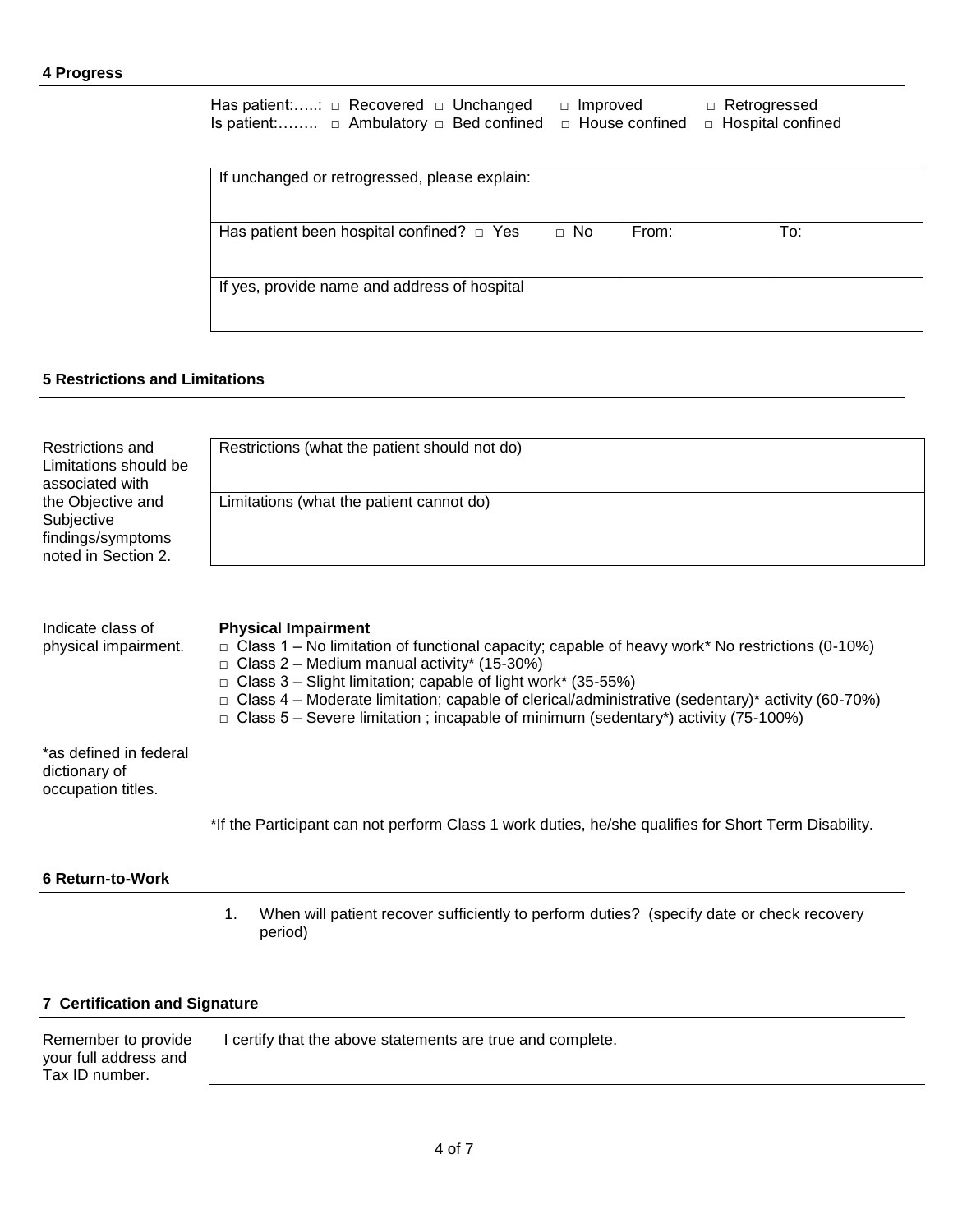|                                                                                                    | Name of Attending Physician          | Degree/Specialty |              |            |
|----------------------------------------------------------------------------------------------------|--------------------------------------|------------------|--------------|------------|
| A stamp or signature<br>of a person other than<br>the examining<br>physician is not<br>acceptable. | <b>Street Address</b>                | City             | <b>State</b> | Zip Code   |
|                                                                                                    | Tax ID Number                        | Telephone Number |              | Fax Number |
|                                                                                                    | <b>Attending Physician Signature</b> |                  |              | Date       |
|                                                                                                    | х                                    |                  |              |            |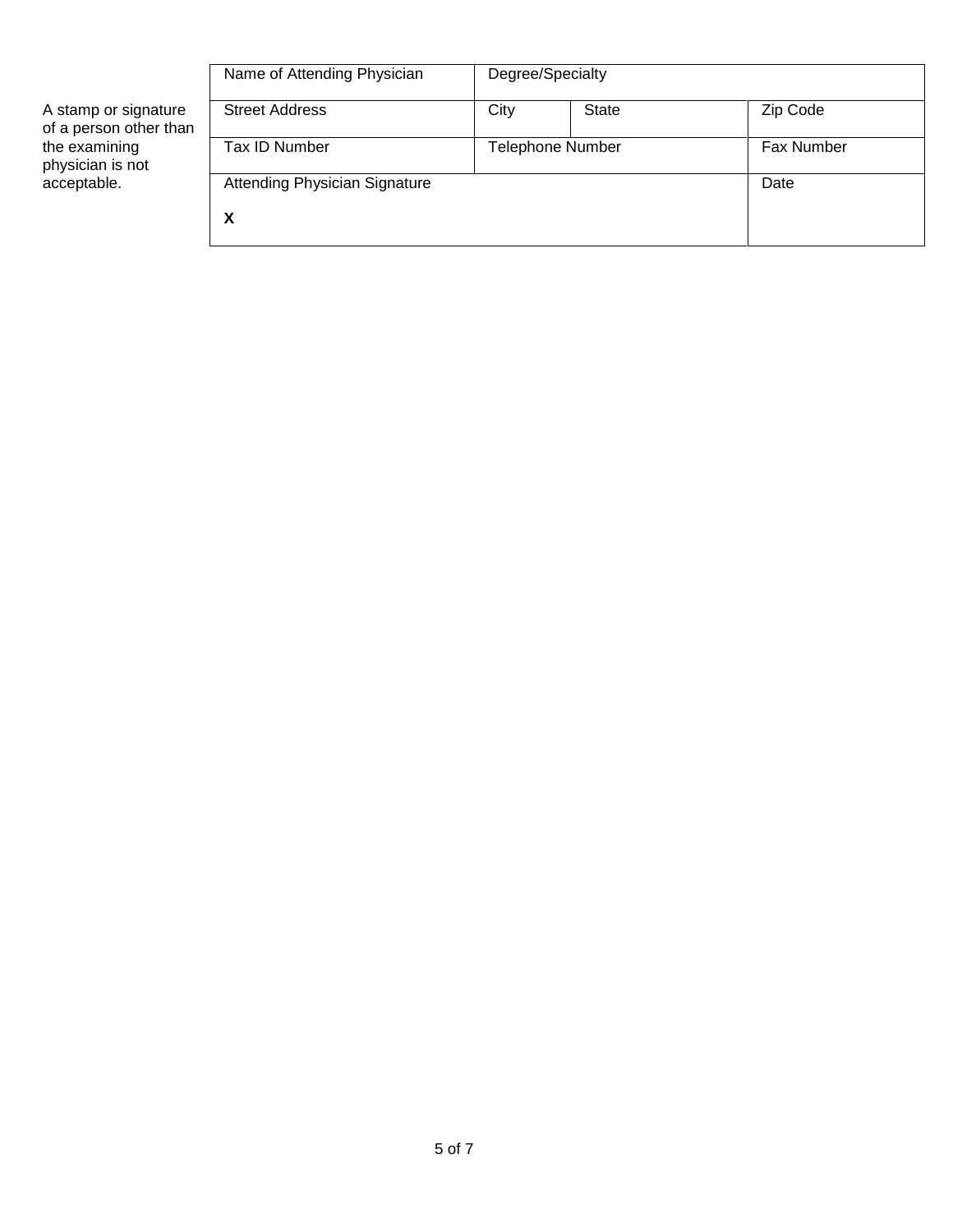# **Plumbers & Pipefitters Local Union 344 Short Term Disability/Sick Leave Employee's Statement**

This Authorization complies with the HIPAA Privacy Rule. It is important for you to read, sign and submit all Authorizations in this packet. Failure to submit all Authorizations could result in a delay during the claims process. Return to:

Plumber & Pipefitters Local Union 344 Attn: Benefits Administrator 4337 S.W. 44th Street Oklahoma City, OK 73119

I HEREBY AUTHORIZE any physician, health care provider, health plan, medical professional, hospital, clinic, laboratory, pharmacy or other medical or healthcare facility that has provided payment, treatment or services to me or on my behalf, to disclose my entire medical record and any other protected health information concerning me to the Benefits Office of Plumbers & Pipefitters Local Union 344 its subsidiaries, affiliates, third party administrators and attorney.

I understand that such information may include records relating to my physical or mental condition such as diagnostic tests, physical examination notes and treatment histories, which may include information regarding the diagnosis and treatment of human immunodeficiency virus (HIV) infection, sexually transmitted diseases, mental illness and the use of alcohol, drugs and tobacco, but shall not include psychotherapy notes.

By my signature below, I acknowledge that any agreements I have made to restrict my protected health information do not apply to this Authorization, and I instruct any physician, health `care professional, hospital, clinic, medical facility or other health care provider to release and disclose my entire medical record without restriction.

I understand that the Union will use the information it obtains to (a) administer claims; (b) determine or fulfill responsibility for coverage and provision of benefits; (c) administer coverage; and/or (d) conduct other legally permissible activities that relate to any coverage I have or have applied for with the Union.

I understand that the Union will not disclose information it obtains about me except as authorized by this Authorization; as may be required or permitted by law; or as I may further authorize. I understand that if information is redisclosed as permitted by this Authorization, it may no longer be protected by applicable federal privacy law.

I understand that: (a) this Authorization shall be valid for 24 months from the date I sign it; (b) I may revoke it at any time by providing written notice to Benefits Administrator Plumbers & Pipefitters Local Union 344, subject to the rights of any person who acted in reliance on it prior to receiving notice of its revocation; and (c) my authorized representative and I are entitled to receive a copy of the Authorization upon request.

A copy of this Authorization shall be as valid as the original.

| Print Name of Employee or Personal Representative of Employee                |      |
|------------------------------------------------------------------------------|------|
| If Representative, description of your authority of relationship to employee |      |
| Signature of Employee of Personal Representative                             | Date |
|                                                                              |      |